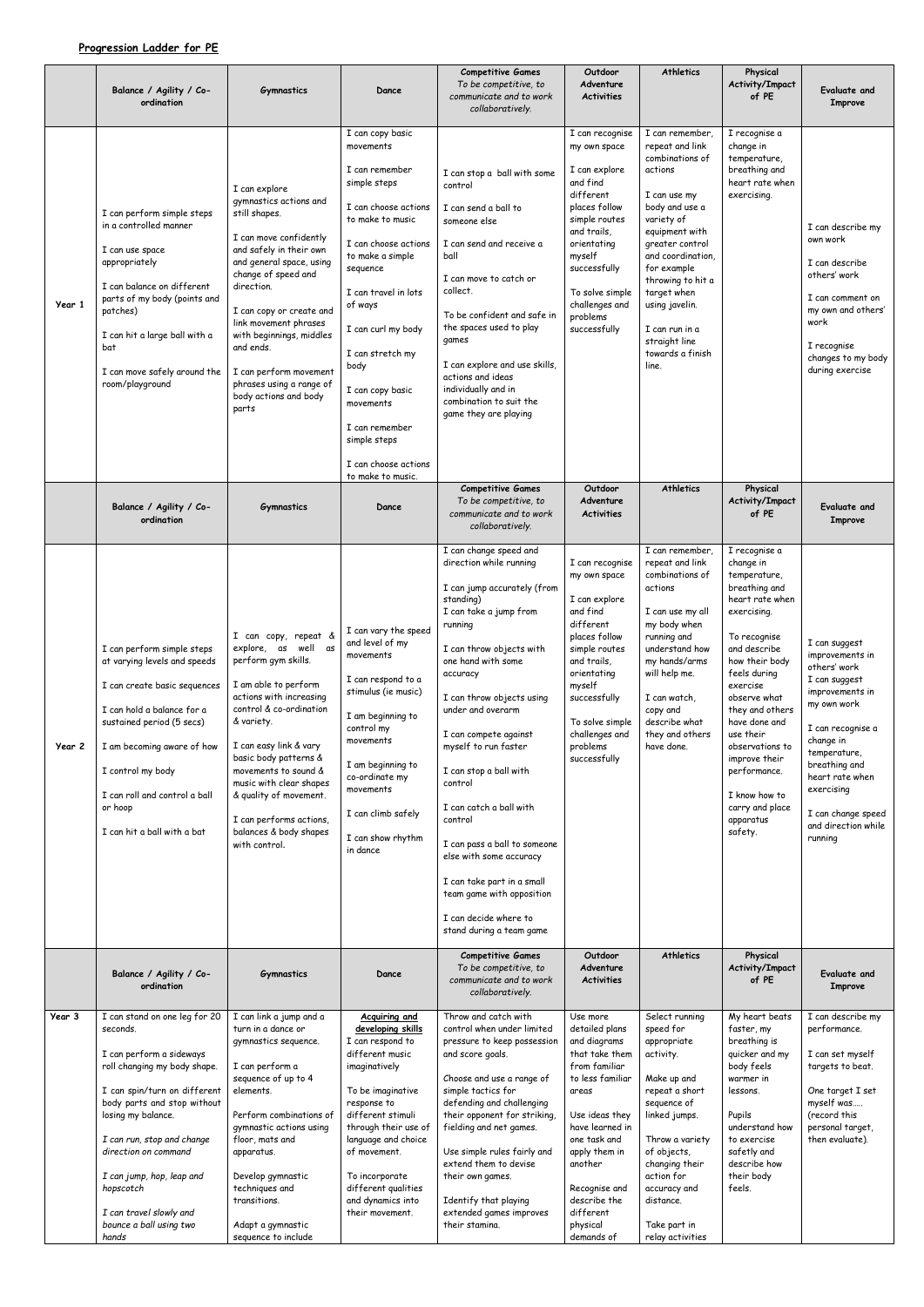|        | I can throw underarm and<br>overarm<br>I can bounce a ball to hit a<br>target<br>I can catch with two hands<br>and one hand whilst standing<br>still<br>I can stop a ball with my feet<br>or a stick whilst standing still                                                                                                                                                                                                                                             | different levels, speeds<br>or directions.<br>Recognise that strength<br>and suppleness are<br>important parts of<br>fitness.<br>Compare and comment<br>on two performances,<br>identifying quality and<br>when they have the<br>same elements and<br>order.                                                                                                                                                                                                                                                                                                                                                                                                                            | To explore and<br>develop new actions<br>while working with a<br>partner or a small<br>group.<br><b>Applying</b><br>Link actions to<br>create to make<br>dance phrases.<br>Working with a<br>partner and in a<br>small group.<br>To perform short<br>dances with<br>expression, showing<br>an awareness of<br>others when moving.<br>To describe what<br>makes a good dance<br>phrase                                                                                                                                                                                                                                                                                                                                                                                                                                                                                                                  | Recognise good<br>performances in themselves<br>and others and use what<br>they have learned to<br>improve their own work.<br>Know and describe the<br>effects of different<br>exercise activities on the<br>body and how to improve<br>stamina.<br>Begin to understand the<br>importance of warming up.                                                                                                                                                                                                                                                                                     | the tasks and<br>challenges.<br>Describe and<br>evaluate their<br>own and others'<br>performances,<br>and identify<br>areas that<br>need improving.                                                                                                                                                                                                         | remembering<br>when to run and<br>what to do.<br>Recognise when<br>their body is<br>warmer or cooler<br>and when their<br>heart beats<br>faster and<br>slower.<br>Recognise good<br>performances in<br>themselves and<br>others to<br>improve their<br>own.                                                                                                                                                                                                                                                                                                                                                                                   |                                                                                                                                                                                                    |                                                                                                                                                                                                                                                                                                                                                               |
|--------|------------------------------------------------------------------------------------------------------------------------------------------------------------------------------------------------------------------------------------------------------------------------------------------------------------------------------------------------------------------------------------------------------------------------------------------------------------------------|-----------------------------------------------------------------------------------------------------------------------------------------------------------------------------------------------------------------------------------------------------------------------------------------------------------------------------------------------------------------------------------------------------------------------------------------------------------------------------------------------------------------------------------------------------------------------------------------------------------------------------------------------------------------------------------------|--------------------------------------------------------------------------------------------------------------------------------------------------------------------------------------------------------------------------------------------------------------------------------------------------------------------------------------------------------------------------------------------------------------------------------------------------------------------------------------------------------------------------------------------------------------------------------------------------------------------------------------------------------------------------------------------------------------------------------------------------------------------------------------------------------------------------------------------------------------------------------------------------------|----------------------------------------------------------------------------------------------------------------------------------------------------------------------------------------------------------------------------------------------------------------------------------------------------------------------------------------------------------------------------------------------------------------------------------------------------------------------------------------------------------------------------------------------------------------------------------------------|-------------------------------------------------------------------------------------------------------------------------------------------------------------------------------------------------------------------------------------------------------------------------------------------------------------------------------------------------------------|-----------------------------------------------------------------------------------------------------------------------------------------------------------------------------------------------------------------------------------------------------------------------------------------------------------------------------------------------------------------------------------------------------------------------------------------------------------------------------------------------------------------------------------------------------------------------------------------------------------------------------------------------|----------------------------------------------------------------------------------------------------------------------------------------------------------------------------------------------------|---------------------------------------------------------------------------------------------------------------------------------------------------------------------------------------------------------------------------------------------------------------------------------------------------------------------------------------------------------------|
|        | Balance / Agility / Co-<br>ordination                                                                                                                                                                                                                                                                                                                                                                                                                                  | <b>Gymnastics</b>                                                                                                                                                                                                                                                                                                                                                                                                                                                                                                                                                                                                                                                                       | Dance                                                                                                                                                                                                                                                                                                                                                                                                                                                                                                                                                                                                                                                                                                                                                                                                                                                                                                  | <b>Competitive Games</b><br>To be competitive, to<br>communicate and to work<br>collaboratively.                                                                                                                                                                                                                                                                                                                                                                                                                                                                                             | Outdoor<br>Adventure<br><b>Activities</b>                                                                                                                                                                                                                                                                                                                   | <b>Athletics</b>                                                                                                                                                                                                                                                                                                                                                                                                                                                                                                                                                                                                                              | Physical<br>Activity/<br>Impact of PE                                                                                                                                                              | Evaluate and<br>Improve                                                                                                                                                                                                                                                                                                                                       |
| Year 4 | Recap prior skills<br>I can balance in different<br>shapes and using different<br>body parts on the floor and<br>apparatus<br>I can run fast (sprint) over a<br>short distance and pace<br>myself over a longer<br>distance<br>I can travel and bounce a<br>ball with one hand<br>I can throw a ball over a net<br>I can hit a moving ball with a<br>bat<br>I can catch a ball that I<br>have to run to reach<br>I can move to stop a ball<br>with my feet or a stick. | Recap prior skills<br>I can link a run and a<br>jump so I can jump<br>further<br>I can perform a<br>sequence of up to 6<br>elements<br>Perform a range of<br>gymnastic actions with<br>increased consistency<br>and fluency.<br>Work with a partner to<br>show similar and<br>contrasting actions on<br>the floor and apparatus.<br>Combine actions and<br>show clarity of shape in<br>longer sequences, alone<br>or with a partner.<br>Understand how<br>strength and suppleness<br>improve gymnastic<br>performance.<br>Describe their own and<br>others' work, making<br>simple judgements about<br>the quality of<br>performances and<br>suggesting ways they<br>could be improved. | Recap prior skills<br>Acquiring and<br>developing skills<br>I can express<br>different emotions<br>and characters<br>through movement.<br>Think about<br>character and<br>narrative ideas<br>created by the<br>stimulus, and<br>respond through<br>movement<br>To experiment with<br>a wide range of<br>actions, varying and<br>combining spatial<br>patterns, speed,<br>tension and<br>continuity when<br>working on their<br>own, with a partner<br>and in a group.<br><b>Applying</b><br>Use different<br>compositional ideas<br>to create motifs<br>incorporating unison,<br>canon, action and<br>reaction, question<br>and answer.<br>To remember,<br>practise and<br>combine longer,<br>more complex dance<br>phrases.<br>To communicate<br>what they want<br>through their<br>dances and perform<br>with fluency and<br>control, showing<br>sensitivity to the<br>accompaniment and<br>to other | Recap prior skills<br>Change pace, length and<br>direction to outwit their<br>opponent.<br>Choose and use a range of<br>ball skills with a good<br>degree of accuracy.<br>Use a variety of techniques<br>and tactics to attack, keep<br>possession and score.<br>Appreciate that rules need<br>to be consistent and fair,<br>using this knowledge to<br>create rules and teach<br>them to others.<br>Understand how strength,<br>stamina and speed can be<br>improved by playing games.<br>Identify good<br>performances and suggest<br>ideas for practices that will<br>improve their play. | Use maps and<br>diagrams to<br>orientate<br>themselves and<br>to travel<br>around a simple<br>course.<br>Plan responses<br>to physical<br>challenges and<br>problems as a<br>group.<br>Prepare<br>physically for<br>activities and<br>keeping safe.<br>Evaluate the<br>challenge and<br>identify<br>different<br>approaches<br>that could have<br>been used | Show some<br>control when<br>using a range of<br>basic running,<br>jumping and<br>throwing actions.<br>Perform a range<br>of jumps showing<br>contrasting<br>techniques and<br>sometimes using<br>a short run up.<br>Throw with some<br>accuracy and<br>power into a<br>target area.<br>Work in<br>cooperative<br>groups to use<br>different<br>techniques,<br>speeds and<br>effort to meet<br>challenges.<br>Relate different<br>athletic<br>activities to<br>changes in heart<br>rate, breathing<br>and temperature.<br>Identify and<br>describe<br>different<br>aspects of<br>athletic styles<br>and use to<br>improve own<br>performance. | Pupils begin to<br>understand why<br>they warm up<br>and why<br>physical activity<br>is important for<br>good health.<br>What does<br>keeping active<br>help us achieve?<br>(What if<br>scenarios) | Recap prior skills<br>To describe and<br>interpret dance<br>movements using<br>appropriate<br>vocabulary.<br>To suggest how<br>dances and<br>performances can<br>be improved, so<br>that they<br>communicate more<br>effectively.<br>A target I set<br>myself, which will<br>be specific to a<br>sport (record<br>this personal<br>target, then<br>evaluate). |
|        | Balance / Agility / Co-<br>ordination                                                                                                                                                                                                                                                                                                                                                                                                                                  | <b>Gymnastics</b>                                                                                                                                                                                                                                                                                                                                                                                                                                                                                                                                                                                                                                                                       | Dance                                                                                                                                                                                                                                                                                                                                                                                                                                                                                                                                                                                                                                                                                                                                                                                                                                                                                                  | <b>Competitive Games</b><br>To be competitive, to<br>communicate and to work<br>collaboratively.                                                                                                                                                                                                                                                                                                                                                                                                                                                                                             | Outdoor<br>Adventure<br><b>Activities</b>                                                                                                                                                                                                                                                                                                                   | <b>Athletics</b>                                                                                                                                                                                                                                                                                                                                                                                                                                                                                                                                                                                                                              | Physical<br>Activity/<br>Impact of PE                                                                                                                                                              | Evaluate and<br><b>Improve</b>                                                                                                                                                                                                                                                                                                                                |
| Year 5 | Recap prior skills<br>I can mirror and match<br>balances<br>I can balance with a partner<br>I can spin and turn on the<br>floor and apparatus.<br>I can jump from a height<br>with a safe, controlled<br>landing, head up, knees bent.                                                                                                                                                                                                                                 | Recap prior skills<br>I can link an overarm<br>throw with a run up<br>I can perform a<br>sequence of up to 8<br>elements<br>Perform combinations of<br>gymnastic actions with<br>different levels, speeds<br>and direction.                                                                                                                                                                                                                                                                                                                                                                                                                                                             | Recap prior skills.<br>Acquiring and<br>developing skills<br>Explore, improvise<br>and choose<br>appropriate material<br>to create new<br>motifs in a chosen<br>dance style.                                                                                                                                                                                                                                                                                                                                                                                                                                                                                                                                                                                                                                                                                                                           | Recap prior skills<br>Use a small range of<br>sending, receiving and<br>travelling techniques in<br>games, with varied control.<br>Develop a broad range of<br>techniques and skills for<br>attacking and defending,<br>using them with consistent                                                                                                                                                                                                                                                                                                                                           | Develop and<br>refine<br>orienteering<br>and problem-<br>solving skills<br>when working<br>in groups and<br>on their own.<br>Work<br>cooperatively<br>to put                                                                                                                                                                                                | Understand and<br>demonstrate the<br>differences<br>between<br>sprinting and<br>distance running.<br>Show control in<br>takeoff<br>activities.                                                                                                                                                                                                                                                                                                                                                                                                                                                                                                | To warm up and<br>cool down<br>independently.<br>To use<br>exercises that<br>stretch and<br>tone their<br>bodies and help<br>them prepare<br>for their dance.                                      | Recap prior skills<br>To describe how<br>dance contributes<br>to fitness and<br>wellbeing.<br>To identify what<br>types of exercise<br>they need to do to<br>help their dancing.                                                                                                                                                                              |